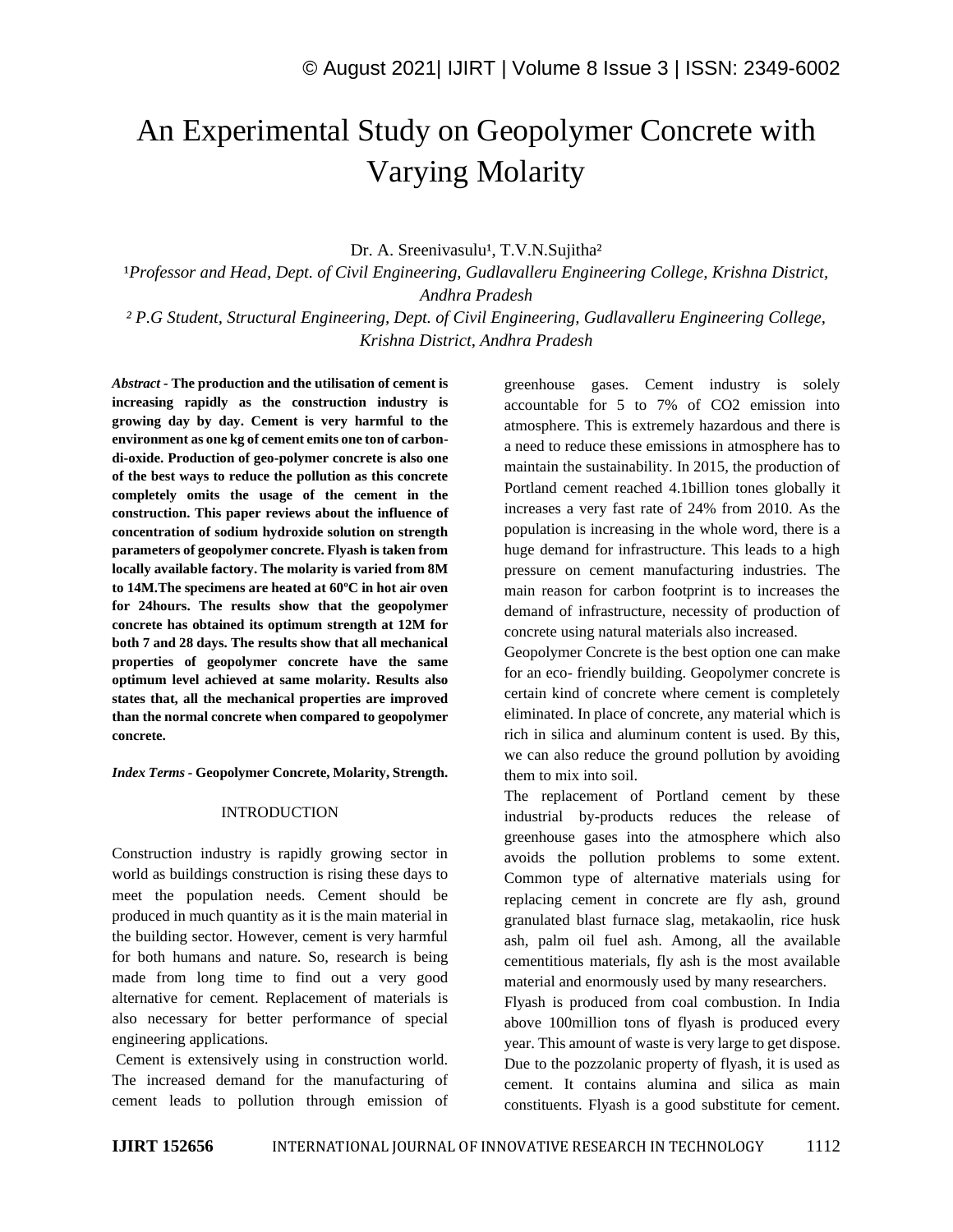Flyash improves workability, mechanical and durability properties and reduces heat of hydration.

# MATERIALS USED IN PREPARATION OF GEOPOLYMER CONCRETE

- 1. Flyash
- 2. Fine Aggregate
- 3. Coarse Aggregate
- 4. For Alkaline Solution:
	- a. Sodium Hydroxide (Pellets Form)
	- b. Sodium Silicate (Liquid Form)
- 5. Water

# PREPARATION OF ALKALINE SOLUTION

- Alkaline Solution concentration is measured in molarity.
- Alkaline Solution should be prepared before 24 hours of mixing concrete.
- To prepare the alkaline solution, sodium hydroxide pellets are required.
- To get one molarity concentration of solution, 40grams of sodium hydroxide is mixed with one litre of water. (Sodium Hydroxide molecular weight  $=$  40 $grams$ )
- So, to get required molarity of solution, molarity is multiplied with molecular weight of NaOH. i.e., to get 2 molarity, we have to mix  $2X40=80$  gms of NaOH.
- When NaOH is mixed with water, heat is generated. It takes 24 hours to get completely cool down. So, after 24 hours only it is acceptable to use.

PROPERTIES OF MATERIALS USED IN GPC

#### MATERIAL PROPERTY VALUE FLYASH Fineness (a) Sieve Analysis 43.33% (b) Blaine Apparatus 349 m²/kg Specific Gravity 3.12 FINE AGGREGATESpecific Gravity 2.64 Fineness Modulus 2.66 Bulking of Sand 6% COARSE AGGREGATE Specific Gravity 2.84 Fineness Modulus 7.94 Flakiness Index 20% Elongation Index 18.16%

MIX DESIGN OF GEOPOLYMER CONCRETE

Geopolymer concrete does not have any standard mix design as there are many research are going on. As there is not any standard mix design, some people use nominal concrete mix design for GPC production. Many types of mix designs are available for geopolymer concrete. But any of the designs are not given the standard status by the Indian Standard codes. Here, we are using the mix design which is proposed by Rangam B.V in 2008. This is very most commonly used mix design as it was one of the first most and almost accurate mix design proposed.

The quantity of ingredients obtained by mix design suggested by B.V.Rangam are tabulated.

| Ingredients Flyash NaO Na2Si Sand C.A Total |       |      |                         |                 |       | Extra  |
|---------------------------------------------|-------|------|-------------------------|-----------------|-------|--------|
|                                             |       |      | Ю3                      |                 | Water | Water  |
| <b>Ouantity</b>                             | 363.5 |      | 42.4 84.817 624 1326 95 |                 |       | 26.775 |
| (kg/m <sup>3</sup> )                        |       |      |                         |                 |       |        |
| Proportion 1                                |       | 0.35 |                         | 1.7173.6480.261 |       | 0.074  |

# RESULTS AND DISCUSSION

| Molarity | Days | Compressive          | Split                | Flexural             |  |
|----------|------|----------------------|----------------------|----------------------|--|
|          |      | Strength             | Tensile              | Strength             |  |
|          |      | (N/mm <sup>2</sup> ) | Strength             | (N/mm <sup>2</sup> ) |  |
|          |      |                      | (N/mm <sup>2</sup> ) |                      |  |
|          |      | 16.88                | 1.2                  | 2.78                 |  |
| 8M       | 28   | 21.47                | 1.96                 | 3.24                 |  |
|          |      | 20.7                 | 1.53                 | 3.185                |  |
| 10M      | 28   | 24.6                 | 2.25                 | 3.472                |  |
|          |      | 22.5                 | 1.87                 | 3.32                 |  |
| 12M      | 28   | 28.2                 | 2.59                 | 3.713                |  |
|          |      | 13.88                | 1.09                 | 2.608                |  |
| 14M      | 28   | 19.25                | 1.78                 | 3.017                |  |
| Normal   |      | 14.85                | 0.9                  | 3.19                 |  |
| Concrete | 28   | 27.8                 | 1.87                 | 3.50                 |  |

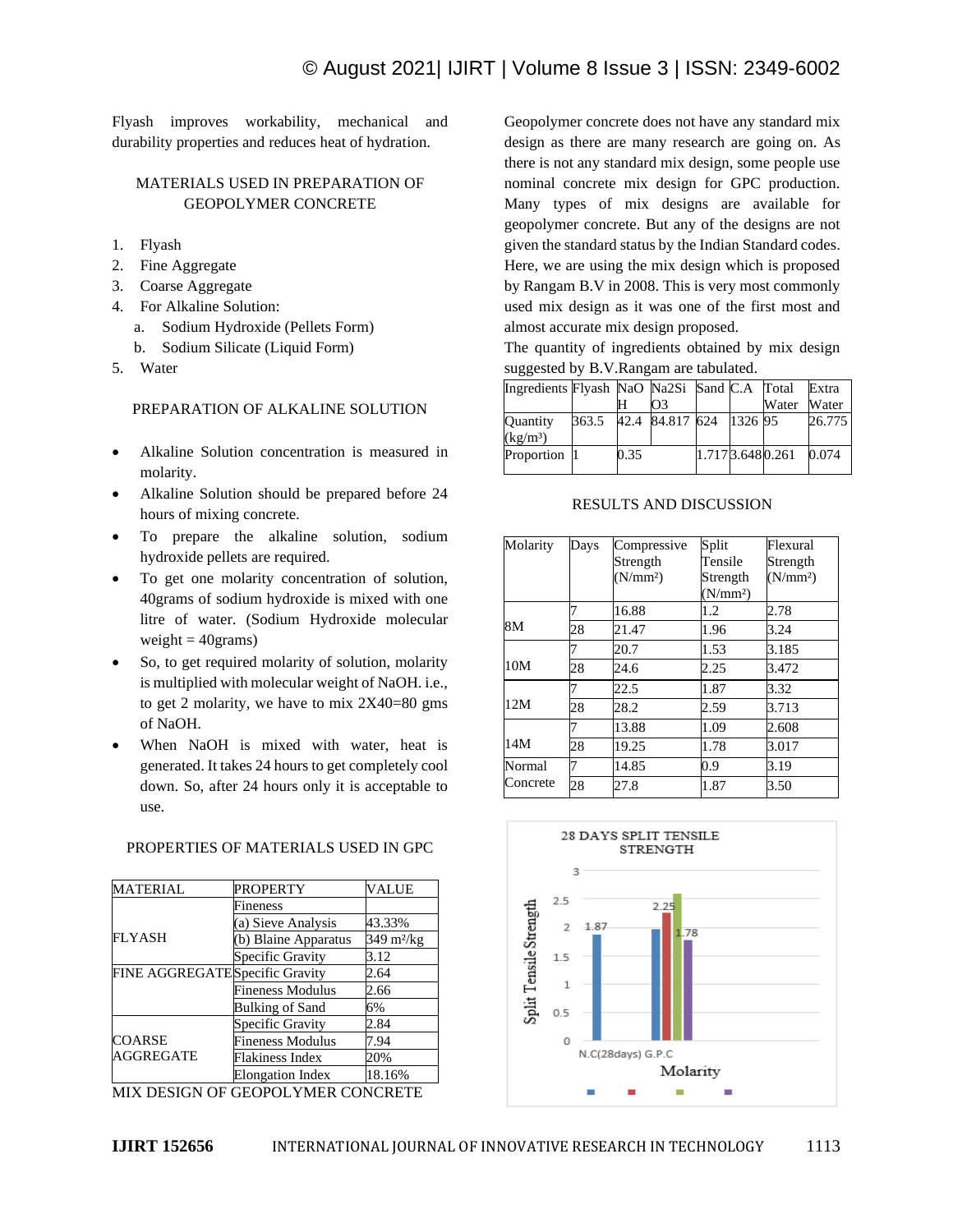# © August 2021| IJIRT | Volume 8 Issue 3 | ISSN: 2349-6002











# **CONCLUSION**

- The concentration of the sodium hydroxide influences the strength of the geopolymer concrete.
- The highest compressive strength obtained for this geopolymer concrete is 28.2 N/mm² obtained for the 12M for both 7 and 28 days.
- The highest split tensile and flexural strength obtained are 2.59 and 3.71 N/mm² which are also obtained at the 12M for both 7 and 28 days.
- Compressive Strength is improved by 0.4%, Split Tensile Strength is improved by 0.72% and flexural strength is improved by 0.21% than nominal concrete.